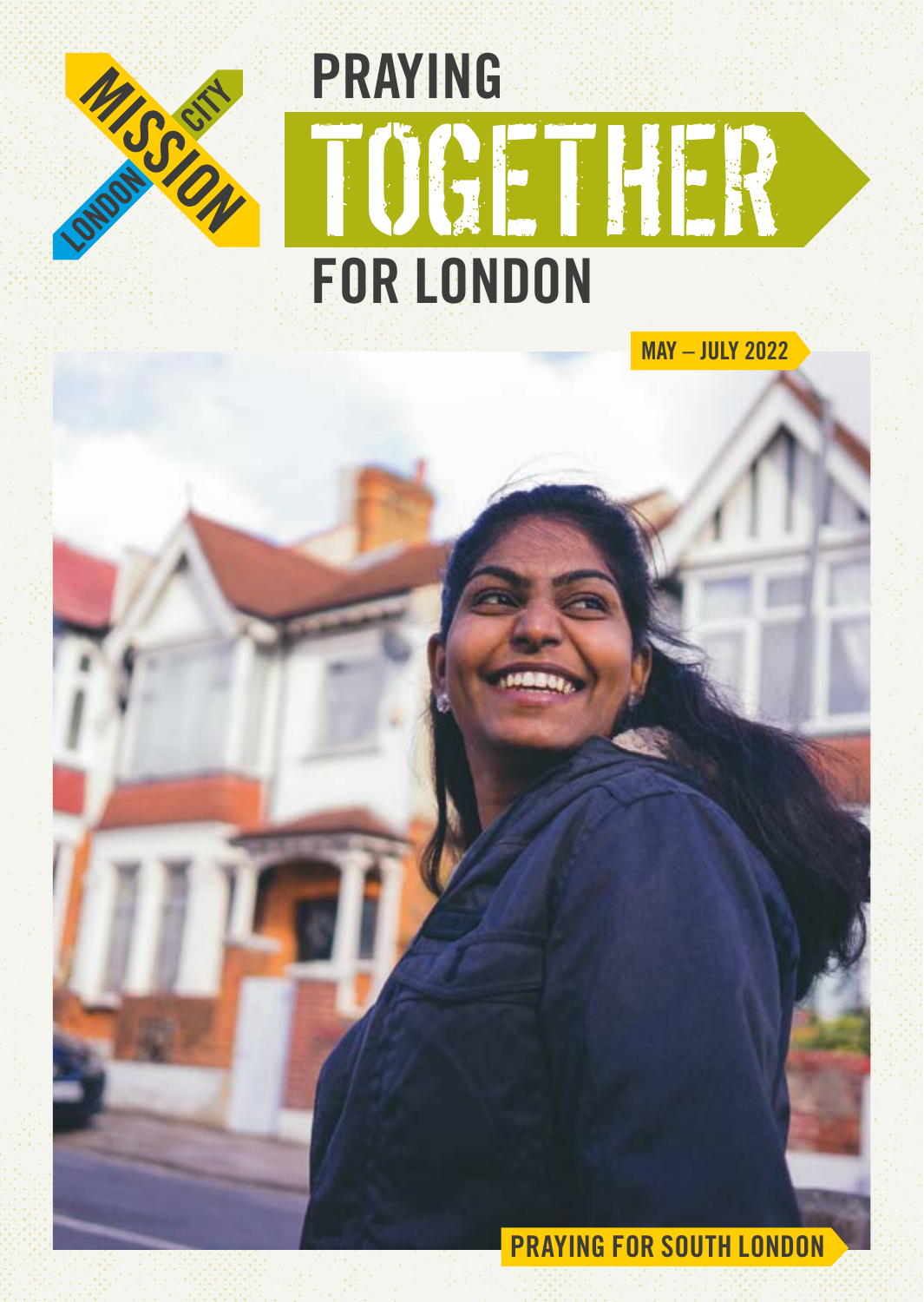# **I WILL BUILD MY CHURCH UKRAINE AND** If you don't already receive *Together*

We're continuing our tour of London. In this edition, we're taking you to south London – it's my home.

I live in the middle of what Field Director Kevin Croft would describe as 'Millwall FC Territory'. On Saturdays I can clearly hear the cheers and groans from my flat. As Kev testifies, it's predominantly white working class here in Rotherhithe – I've experienced some of the attitudes to God and the church which he says are common.

David\* has been through significant trauma throughout his life. He was extremely open to talking about God, but he's had little exposure to church. I recently invited him to a *Hope Explored* course. But what David was most comfortable with was me coming over to chat about our common interests in music and for conversations about God to happen more naturally. Please do pray that in Jesus, David would experience the healing which he craves.

As I cycle to work at LCM's offices in Tower Bridge, I get to see a little more of the diversity which is the hallmark of south London – from Brazilian shops and restaurants on Jamaica Road to the nearby Polish supermarkets.

I also pass by Rotherhithe Evangelical Church. I've been past the building many times, but it was missionary Mark Fyffe who was able to tell me a little more – about the church members he's accompanying to the estate across the road to share the gospel.

In fact, I pass by at least two other churches in my ten-minute commute where the same partnerships are being built.

Jesus promises to build his church. I hope you're encouraged by the signs of this in the coming weeks. Thank you for your prayers!

# UKRAINE AND VICTIMS OF WAR

We have all been shocked and saddened by the events in Ukraine. Where there is war and violence, there are always people forced to leave their homes.

Many of these refugees – or 'displaced people' – arrive in London. Whether it's families from Ukraine or from other parts of the world, there is a calling and opportunity for the church to give Christ-like care, and to share the hope of the gospel. We'll start this edition by praying that this could be seized.

You can give directly towards our work with displaced people at <lcm.org.uk/christ-like-welcome>

We also partner with *Welcome Churches* who can help you and your church connect with refugees, wherever you are in the UK.

If you'd like to find out more, go to <welcomechurches.org>.

In Christ,

James Hutchinson

regularly and would like to, please contact us at the details below.

London City Mission 175 Tower Bridge Road London SE1 2AH

T 020 7407 7585 E PRAYER@LCM.ORG.UK W [WWW.LCM.ORG.UK](http://www.lcm.org.uk) LONDONCM **M** LONDONCM

EDITOR James Hutchinson

#### FRONT COVER PHOTO

Missionary, Gifty Dhanapal in Tooting

**PRINT** Christian Publicity **Organisation** 

People's names which appear with a \* in this prayer guide have been changed.

#### LARGE PRINT

A large print version of this prayer guide is available – please contact us at head office if you would like a copy.

*Registered Charity No 247186*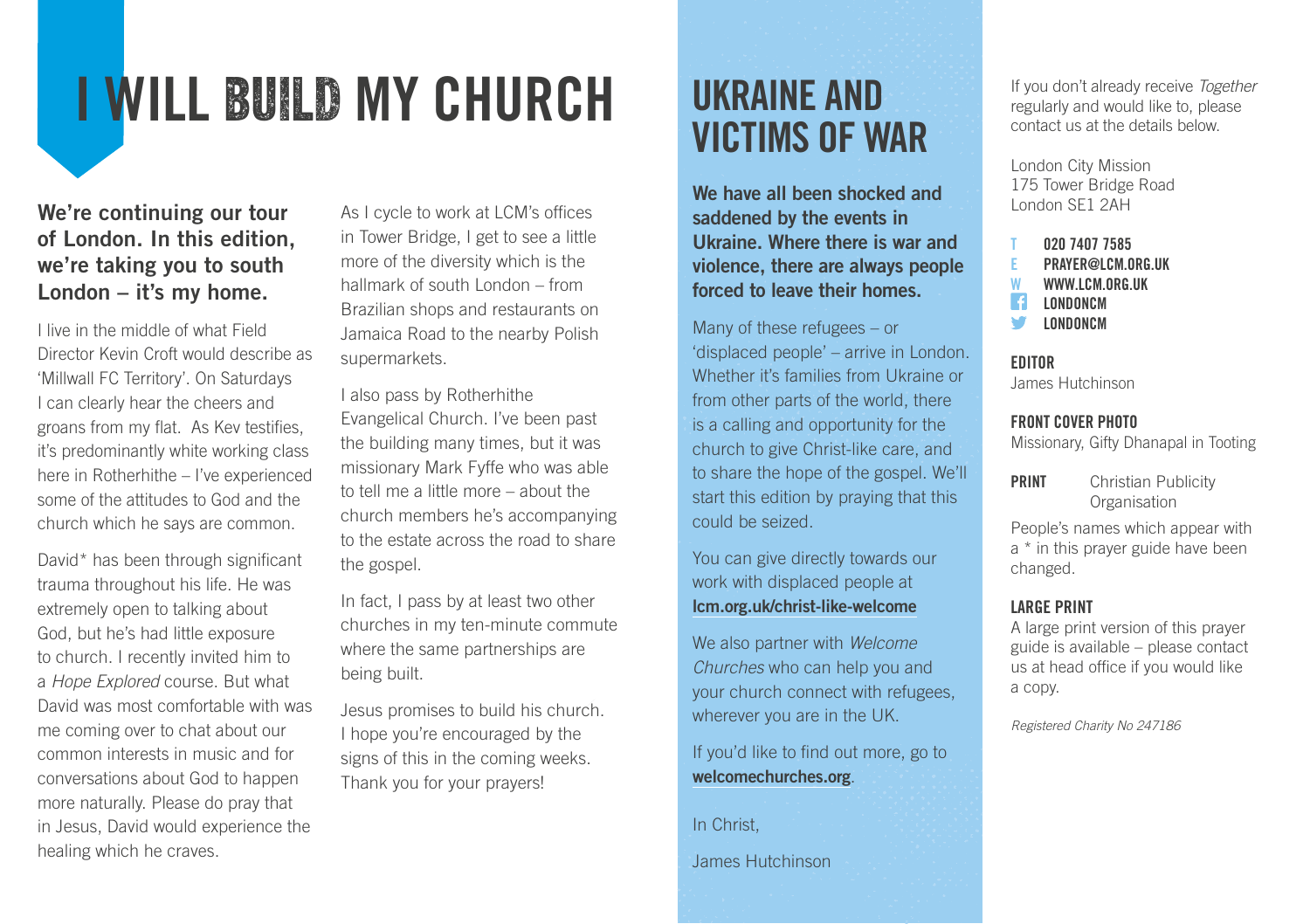# PRAY WITH LONDON CITY MISSONARIES!

**London City Mission is connecting** missionaries and supporters in online prayer.

The meetings, hosted via Zoom (also accessible over the phone), will be a chance to meet and chat with some of the missionaries you're praying for.

#### KEVIN CROFT AND SOUTH LONDON TUESDAY 17 MAY – 6PM

 MIKE PARKER AND TRACEY CHUMLEY TUESDAY 24 MAY – 6PM

 DAVID KIM TUESDAY 31 MAY – 6PM

 DANIEL DOUGLAS TUESDAY 7 JUNE – 6PM

 ROB BRIDGES TUESDAY 14 JUNE – 6PM

 MICHAEL PRENDERGAST TUESDAY 21 JUNE – 6PM

 MARK FYFFE TUESDAY 28 JUNE – 6PM

#### DENZEL GAISIE TUESDAY 5 JULY – 6PM

 GIFTY DHANAPAL TUESDAY 12 JULY – 6PM

STEVE TAYLOR TUESDAY 19 JULY – 6PM

 SIMON KNIGHTLY TUESDAY 26 JULY – 6PM

 PATRICK KANGI TUESDAY 2 AUGUST – 6PM

 TO REGISTER TO JOIN ONE OR MORE OF THESE MEETINGS ONLINE, GO TO LCM.ORG.UK PRAYONLINE



### JOINING BY PHONE

If you'd prefer to join these sessions over the phone, use the following phone number when the meeting begins: **0203 901 7895**

Enter the following code when prompted: **896 9296 2720**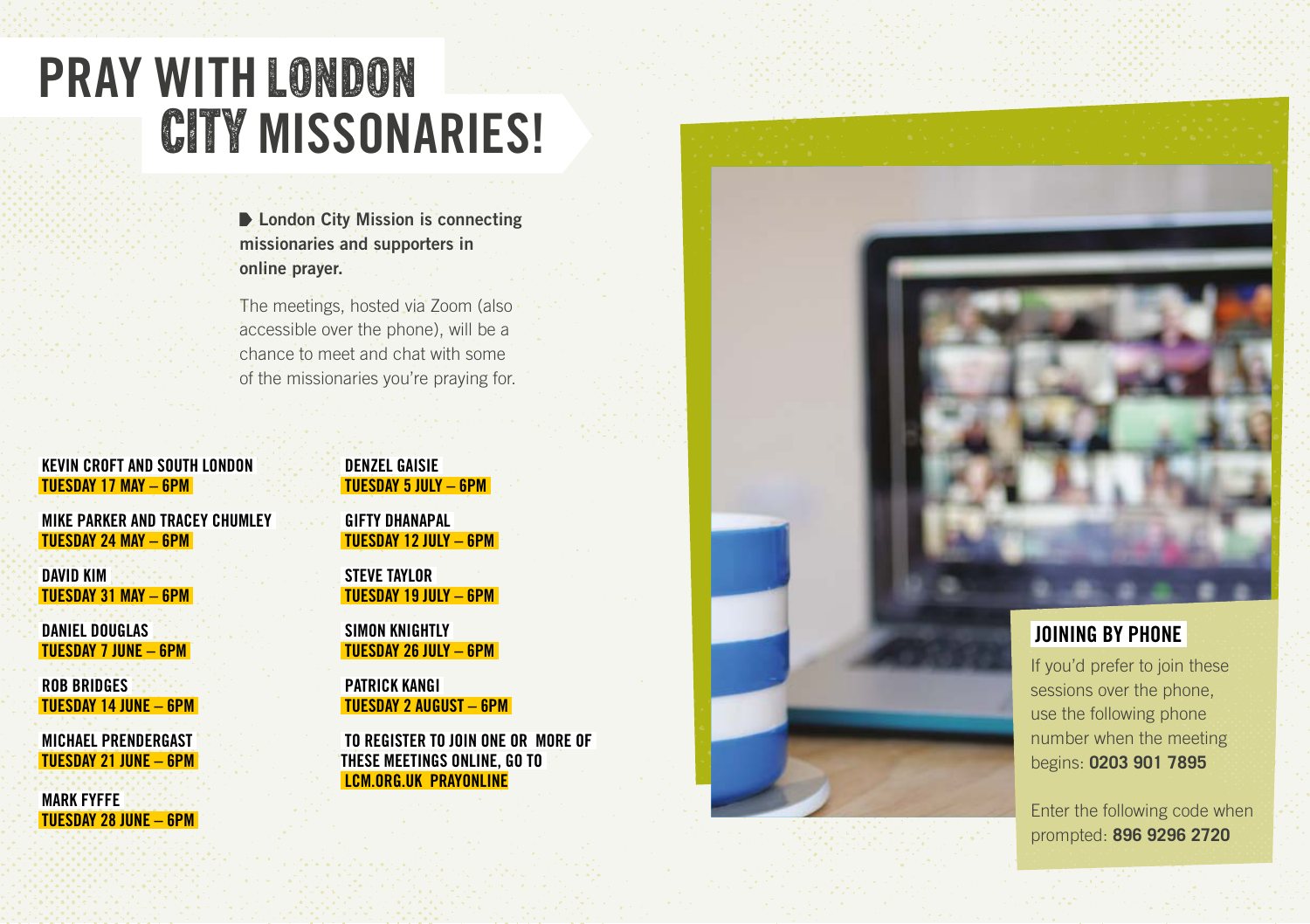### EMBRACING THE DISPLACED

"God's heart is unchanging and his care for the 'stranger' (Matt 25:35) the 'alien' (Lev 19:34) and the 'foreigner' (Deut. 27:19) shines throughout scripture. Our Lord Jesus himself fled from Herod as a child with his family.

London City Mission has always had a deep concern about diaspora people in London. From our earliest days, we had outreach ministries to sailors and ayahs (nannies) who were often exploited, mistreated and abandoned by colonial forces. We took on extra missionaries to support additional work to welcome new arrivals of the Windrush generation. In 1972 we welcomed Asians who fled Idi Amin.

Today, we have the privilege to continue this work. In east London, missionaries support displaced people from Eritrea, Iran and Somalia. In west London, others minister to recent arrivals from Afghanistan. Elsewhere, ordinary Christians are equipped to share their life and faith with Syrian families.

As a mission, some of us can speak into the ministry to people who are displaced from personal experience. Several of the mission family – both staff and supporters – sadly know what it is to flee for their lives from their homes and some have escaped terrible situations and made perilous journeys to arrive in the UK.

Our vision and prayer is that Ukrainians, Afghans and people from all over the world, would experience radical hospitality from churches, would see Jesus on display and would be drawn to love and follow him.

Please join us this week in praying boldly."

*Graham Miller, Chief Executive*

8 MAY – 14 JUNE London City Mission is a state of the contract of the contract of the contract of the contract of the contract of the contract of the contract of the contract of the contract of the contract of the contract working alongside *Welcome Churches* who are helping Ukrainians to connect with churches. Please pray that Ukrainian refugees, especially those who are arriving in London, would experience Christ-like hospitality and welcome.

> Please continue to pray for churches which LCM is supporting to connect with displaced families in Tower Hamlets – currently residing in 'bridge' hotels, before finding longer term accommodation.

> David Kim has been helping a group of north Korean men and women to meet together to read the Bible and pray. Please pray that many would come to faith and connect with churches in the local area.

Please pray for missionary Selam, who came to London as an asylum seeker and now regularly meets people who have fled violence. "I hear so much trauma and distress in the stories of these people. Pray God gives me the right words to say", asks Selam.

LCM's Cornerhouse in Brixton often houses men who have fled violence from other

countries – please pray for the current residents as they adapt to life in London and that the discipleship and Bible-reading would draw them to Jesus.

Please pray for gospel opportunities amongst the **LE** many families resettling in London from Hong Kong – especially for churches in Sutton who LCM have been supporting to welcome and share the gospel with new arrivals.

Why not pray that God can help **Vou to meet and befriend.** displaced people, or for your church community to commit to supporting a particular hotel or hostel in your area.

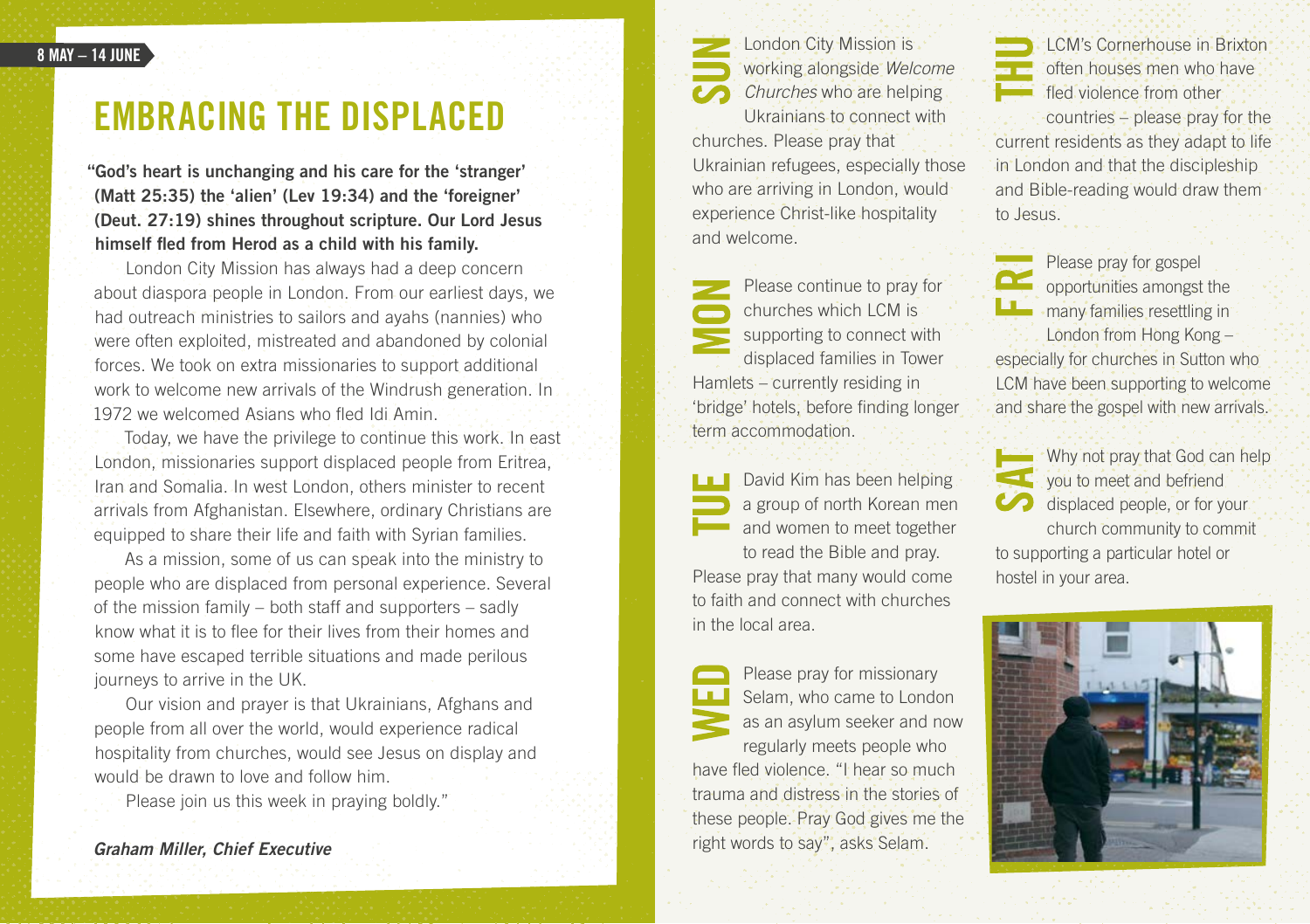## PRAYING ACROSS SOUTH LONDON 15 – 21 MAY

### Kevin Croft has his roots in south London.

"I spent my first years in Bermondsey – my dad ministered a local church, and my mum was very involved with the local Medical Mission. We then moved out to the suburbs but never lost our connection with that area of London – 'Auntie Betty Peacock', one of my parents' friends, made sure of that. She was a regular visitor, including on Christmas Day, and to me she was the embodiment of Bermondsey. When I left home, I gravitated back to south London – expect this time it was Peckham. It was two miles down the road, but a different world from the culture I had grown up in.

Now I'm overseeing LCM's ministries across this diverse area of London. Each area is different, with differing cultures, but the ultimate need for Jesus is the same."

"There are so many cultures packed into Lambeth – it's one of the most densely populated boroughs in the country. You can walk from a Little Portugal at one end, to Somali Town at the other. It's also an area of complex needs. It has historically one of the highest under-age pregnancy rates. Pray for congregations we're seeking to partner with such as Stockwell Baptist Church, that the message of hope could be shared lovingly across the borough."

"Parts of Southwark, such as Bermondsey and Rotherhithe are primarily white working class – it's Millwall FC territory. Here there's typically less exposure to the church and to the gospel. You cross the Old Kent Road and it's a completely different story – with a wealth of churches, especially representing African communities. Pray for partnerships with churches such as Haddon Hall in Bermondsey and for inroads with diaspora churches, and that many people will hear the gospel clearly."

> "This year Lewisham is London's 'Borough of Culture'. It's a melting pot of cultures, ways of life and

worldviews. For example, there's a big arts scene in the north of the borough because of the university there, which exists alongside working-class communities. Pray for churches we're partnering with like Hope Church Downham, that we could find ways to connect with people and put Christ-like culture on display!"

"There's so much exciting stuff that the Lord is doing across Croydon, some of which you'll be praying for in the coming weeks. In New Addington, we're working alongside a newly planted church to introduce people in the local area to the gospel for the first time. Pray that God would prosper this work!"

"Wandsworth has changed a lot in my time. Places like Clapham are now one of the most sought-after places to

live in London – which hasn't always been the case. Tooting though has remained home to many south-Asians for decades. Pray for missionary Gifty as she makes connections in this community alongside a local Pentecostal church."

"Please pray for me in my role **as field director for the south Lating of London. Pray that I could** be a really useful resource for team leaders across the region. Please also pray for opportunities to

be out on the streets talking to people about Jesus, alongside my other duties."

"Please pray for me and my family, especially for my eldest daughter who's due to start secondary school in September. Pray that her knowledge of the Lord would grow in this next chapter of her life and for opportunities to connect and share our faith with other parents."



**Kevin Croft**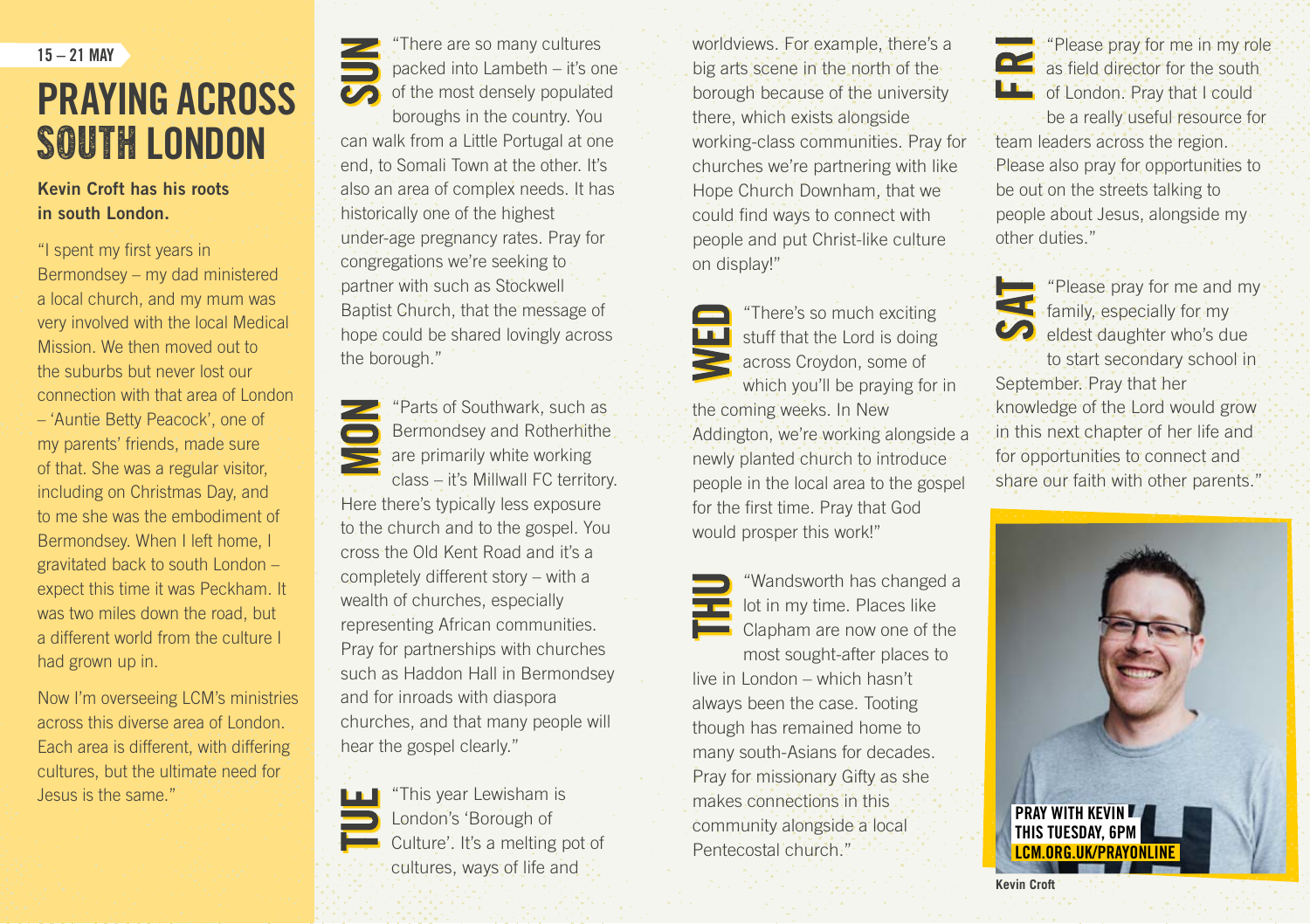22 – 28 MAY

### COME TO THE TABLE

It's 1pm on a Friday in the Vauxhall Gardens estate. Sausages and mash are being served to guests at the weekly lunch club, hosted in Hope Church's main hall. The room is a buzz with conversation, as local residents catch up with volunteers.

When everyone has finished their meal, second year pioneer Mike Parker steps up to a lectern at the front of the room.

"It's been a pretty rubbish past year for me in many ways," he tells the diners. "My mental health has gone downhill. I lost my stepbrother. I ended up in hospital in a coma for five days with COVID. People often say, 'Mike you've done so well to survive all this'"

Mike points guests to Psalm 113 as he continues, "The Lord is seated on high, and yet he stoops down to us. You see, it is the Lord who has sustained me, I can't take credit for it!"

One of those guests is Rose\*. "She says she doesn't believe in God, and can be quite hostile", explains first year pioneer Tracey Chumley, who also helps to run the lunch club. "She's been coming here for a few years. Until recently she would step out for a cigarette during the Bible talk. But she's started to stick around. We're investing in her and showing the care and patience Jesus has for her."

"I long for the day when people like Rose will jump in the air, and shout 'I believe!'" says Mike. "I know I've got to be patient."

"Rose can put up a bit of a hostile front", says Tracey. Pray that Rose would start to see the love God has for her as she continues to attend lunch club.

Please pray that, especially with COVID restrictions being eased, more people from the estate would feel comfortable coming to the lunch club, and that they would hear and respond to the hope of Jesus.

Alex is one of the members of Hope Church who comes regularly to the lunch club, during her own lunch break from work. Pray for the friendships she is developing and for natural opportunities to talk about Jesus.

Mike and Tracey got to know local resident Jerry\* in the past year. Initially he was closed off to the gospel, but has recently started coming to church – and has been praying for the first time. Please pray for Holy Spirit's continued work in Jerry's heart.

Pray for Tracey as she looks ahead to her second year as a pioneer. Pray that the Lord

would continue to refine her and build up her gifts in ministry.

Pray for Mike as he finishes œ the pioneer course and for wisdom as he discerns the Lord's calling for the next chapter of his life – and that he could use his gifts to draw others to Jesus.

The lunch club has proven to EТ be great way of connecting with people in their later years in Vauxhall, many of whom struggle with loneliness. Pray that more ministries like this could draw men and women into fellowship with God across London.



**Mike Parker and Tracey Chumley at the Friday Lunch Club**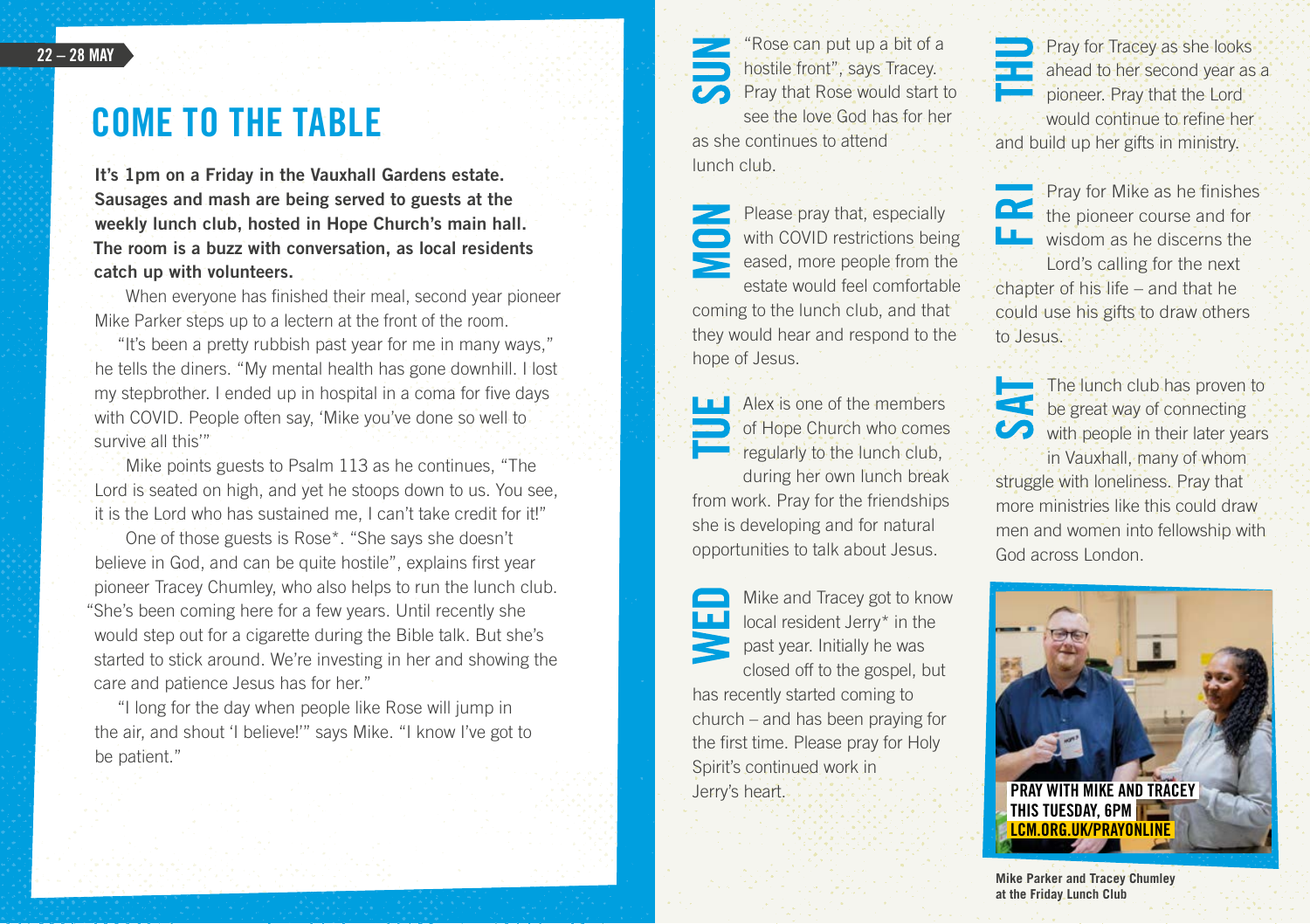### A WARM WELCOME

### "Last year, Sutton became the most popular part of part of London for people migrating from Hong Kong.

We felt called to arrange an event to embrace them. Together with local churches we hosted a *Hong Kong Welcome Festival*. Over 1,300 people came along! It was amazing to see churches in Sutton work together. A lot of Hong Kongers are moving to Sutton as a result and Sutton Hope Church has nearly 30 new members from Hong Kong – both families and individuals!

The church's International Café – in partnership with LCM and *Friends International* – has kept lots of these new contacts connected to church.

I have also been heavily involved in outreach to North Korean defectors settling in the UK, who are traumatised and heavily affected by the regime they escaped.

They find the cultural gap in English churches can be very hard – and can feel isolated.

Praise the Lord, I've witnessed the Holy Spirit at work amongst them. I've been meeting with a group of men and women, reading the Bible and praying together. A handful have started to profess faith and are attending churches in New Malden. Please pray God would continue to work in their hearts.

Thank you for your prayers!"

29 MAY - 4 JUNE "Pray for the activities and Bible studies for North-Korean defectors which I have has been running. Pray as I minister to them, that many would accept Jesus and that churches would lovingly welcome them in."...

> "Pray against barriers to Hong Kongers opening their hearts to the gospel: trying to settle down in new houses and schools and struggling to speak English. Pray God would raise Asian leaders for their second-generation ministry."

> "On Tuesdays I've been joining the Croydon team in their door-to-door ministry alongside Forestdale Church. Thank God that two children have joined the Sunday School. Pray we'd see more families engage with the church."

"I've been really encouraged by the desire amongst some diaspora churches to partner with LCM to reach Korean and other Asian communities with the gospel. Please pray these partnerships would be fruitful for the gosepl."

"Praise the Lord for the large group of Hong Kongers who joined Sutton Hope Church

as a result of last year's events. Pray that many would be reached again this summer."

"Mission in London is difficult and sometimes stressful work - and can take its tole on me, my wife and our three children. Please pray for the Lord's protection and encouragement."

"Pray that South Korean churches in London would extend the love of Jesus to North Korean defectors and make them feel welcome at church."



**David Kim (left) at the Welcome Festival**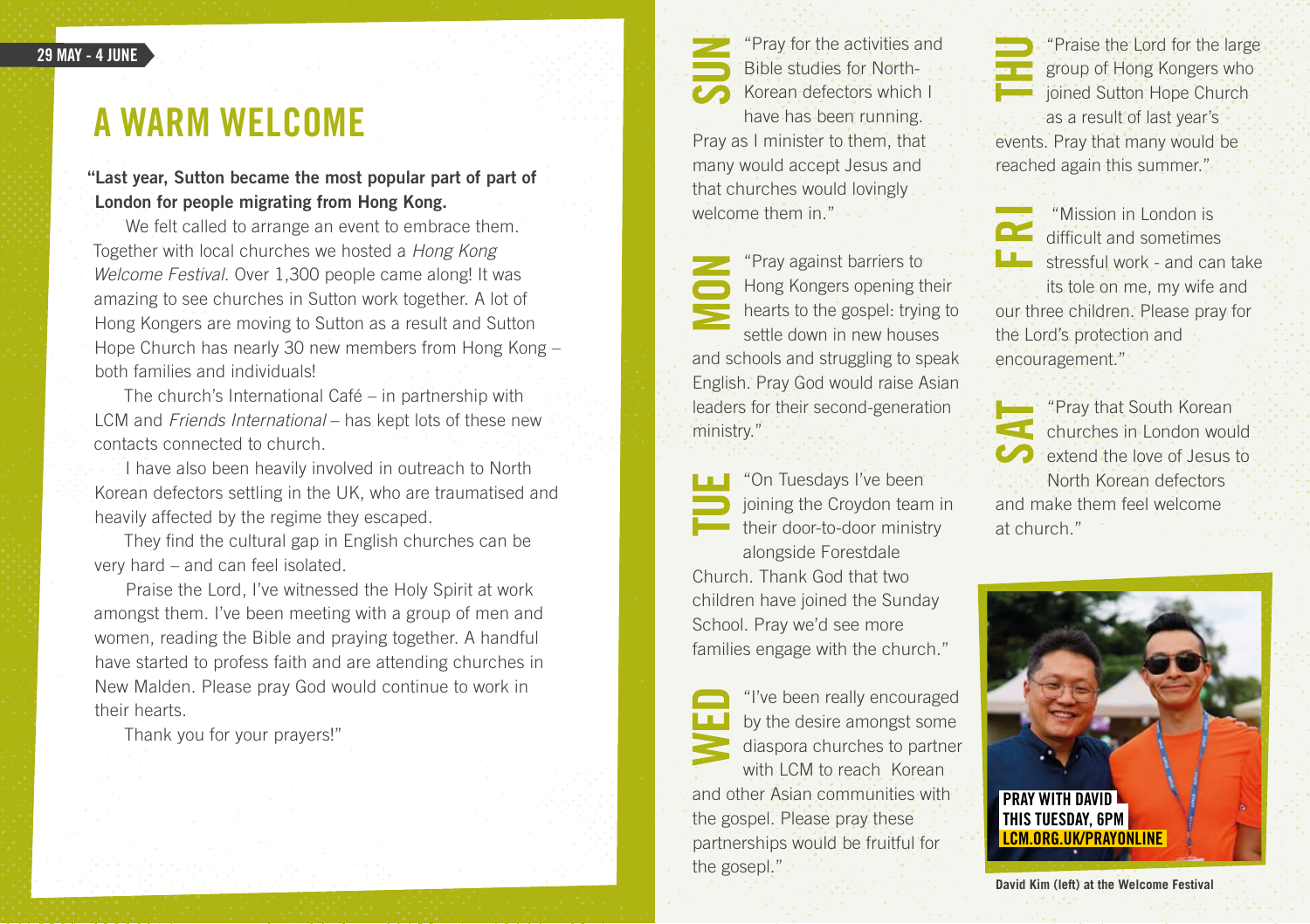

### THE GOSPEL ON EVERY CHANNEL

#### "No two days are the same here in Southwark.

I've recently been meeting with two churches who are interested in reaching local people with the gospel together. From the outside, they couldn't be more different – one a Jamaican Pentecostal church in Peckham the other a conservative presbyterian church in Camberwell. Both love Jesus and have a heart to reach the people on their doorsteps.

My specialism is African Caribbean churches, but I'm discovering my experiences and gifts don't have to be limited. What the Lord has put in me can bless all types of churches – as long as the doctrine is sound and the intention to reach the people is there, I'm confident we can prayerfully go forward by the leading of The Holy Spirit.

By night, I shift to a different mission field – online.

I have a live stream Bible study every Friday at 8pm that is growing in numbers. The Lord has also used Facebook and Instagram as a powerful platform to meet people and connect them with local church.

Those that are far away, I try to find sound churches near to them and encourage them to go. A guy I have been ministering to in Birmingham recently got baptized and is attending a local church. Praise The Lord!

The Lord is so creative in the way he reaches people with the gospel – whether it's knocking on a door or online. I'm excited about how he'll do that through his church in Southwark!"

 $5 - 11$  JUNE  $\overline{ }$   $\overline{ }$   $\overline{ }$   $\overline{ }$   $\overline{ }$   $\overline{ }$   $\overline{ }$   $\overline{ }$   $\overline{ }$   $\overline{ }$   $\overline{ }$   $\overline{ }$   $\overline{ }$   $\overline{ }$   $\overline{ }$   $\overline{ }$   $\overline{ }$   $\overline{ }$   $\overline{ }$   $\overline{ }$   $\overline{ }$   $\overline{ }$   $\overline{ }$   $\overline{ }$   $\overline{ }$   $\overline{ }$  meeting across Southwark – and that the Lord will help us think outside the box in these urban areas that may require a different approach."

> "Pray for the many people I interact with on social media – including my weekly live stream Bible study – that the Lord will use these channels to lead many to himself."

> "Please pray my wife Melissa and I would continue to bring glory to God. Pray for my five-yearold daughter Monet who had a brain tumour removed in 2020 but is in great health now, and that God would bless and keep our new-born son Mekhi!"

"Please pray that I manage my work life balance wisely. Ministry is my life and not my job, but I am aware there are times I need to slow down and possibly say no to some things."

"I've been working this ground in east Dulwich for years, more recently alongside local church members – we know a lot of local business owners

and young people. Pray that the seeds of the gospel we've sown would take root."

"Please pray for me as a newly appointed elder at my church and the responsibility it comes with – the church is growing in number, especially with younger people. Pray God would use

me in lovingly and faithfully pointing people to him."

"Please pray for a deeper hunger for his word, that the Holy Spirit will give me a greater understanding of it. Pray for protection from pride as I remember that all I do is Christ in me and nothing of myself."



**Daniel Douglas**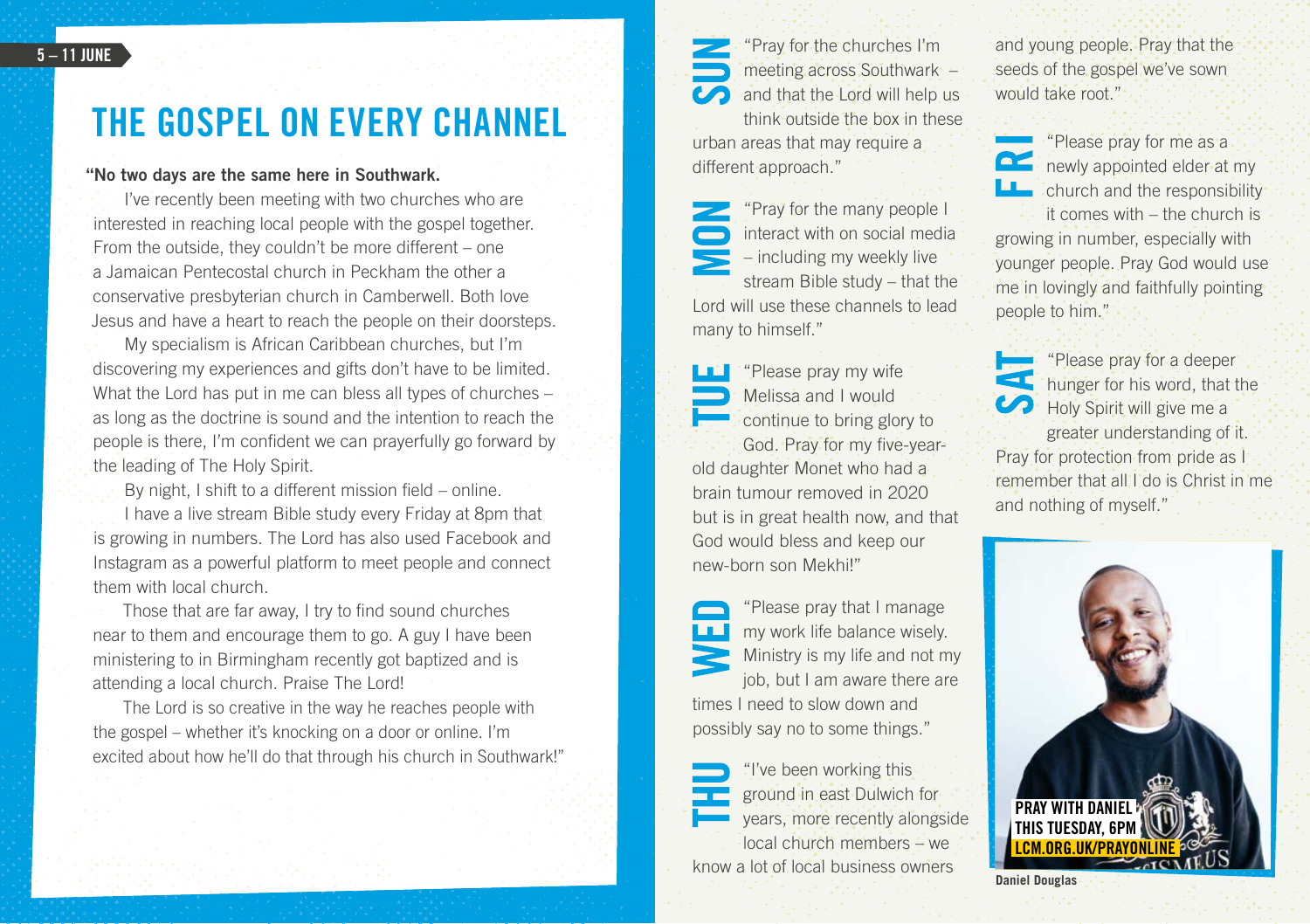# A TASTE OF CHURCH FAMILY

### Second year Pioneer Rob Bridges has been living with his family in New Addington for over twenty-five years.

"It's one of the poorest areas of Croydon – the life expectancy is five years younger than the ward next door. The estate is dissected by the main road. On one half there are three churches and on the other, there is just one Catholic church for the 10,000 or so residents."

"A couple of years ago, my wife and I started prayer walking through the area asking God how he might use us."

Around the same time another resident, Dave Bryars, who was working for a church in central Croydon, was praying along the same lines.

"Fast-forward to September last year, Dave – alongside two churches other Croydon churches – is planting Castle Hill Church in the heart of New Addington. It's now our church family."

"We want to see the people here, most of whom have little to no exposure to the gospel, come to faith in Jesus", says Dave. "Rob, along with some of the other guys from LCM have been starting to make inroads."

"We're meeting more and more people every week – including a group of west Indian guys who meet regularly on the parade," says Rob. "My plan is to start a games afternoon at the church where we can get to know them more, expose them to church and to the precious news we have."

12 – 18 JUNE 12 – 18 JUNE 12 – 18 JUNE 12 – 18 JUNE 12 – 18 JUNE 12 – 18 JUNE 12 – 18 JUNE 12 – 18 JUNE 12 – 1 a bit of an outcast", says Dave. "There's a distrust of outsiders. But we have a strong sense that God wants to do something big here. Generations of Christians have been praying for the area – please do the same!"

> This afternoon, Dave and Rob will be joining council members, social workers and the police at a weekly community meeting – a great way of getting to know the needs of the

> area. Please pray these relationships would continue to prosper.

> Please pray for inroads with the group of west Indian men that Rob has met and that the games afternoon at the church would be a fruitful opportunity to share the gospel.

"We want people across the area to get a taste of loving church community and ultimately of Jesus", says Dave. "Please pray for practical ways to do that. If we meet a resident who's good with cars – how can we connect them with someone who needs help with their car."

Pray for Dave and co-planter **Rich as they lead Castle Hill** Church – for protection in the early life of the church, and

for the church to grow in number. and maturity.

Pray for Rob and for his family  $\Box$  – including his three children. Pray especially that Rob and his wife, Karen, could thrive in their new church family.

Rob will finish the pioneer course this summer. Please pray for Rob as he discerns God's calling on his future ministry, and how to use the rich experience he has gathered.



**Rob Bridges and Dave Bryars**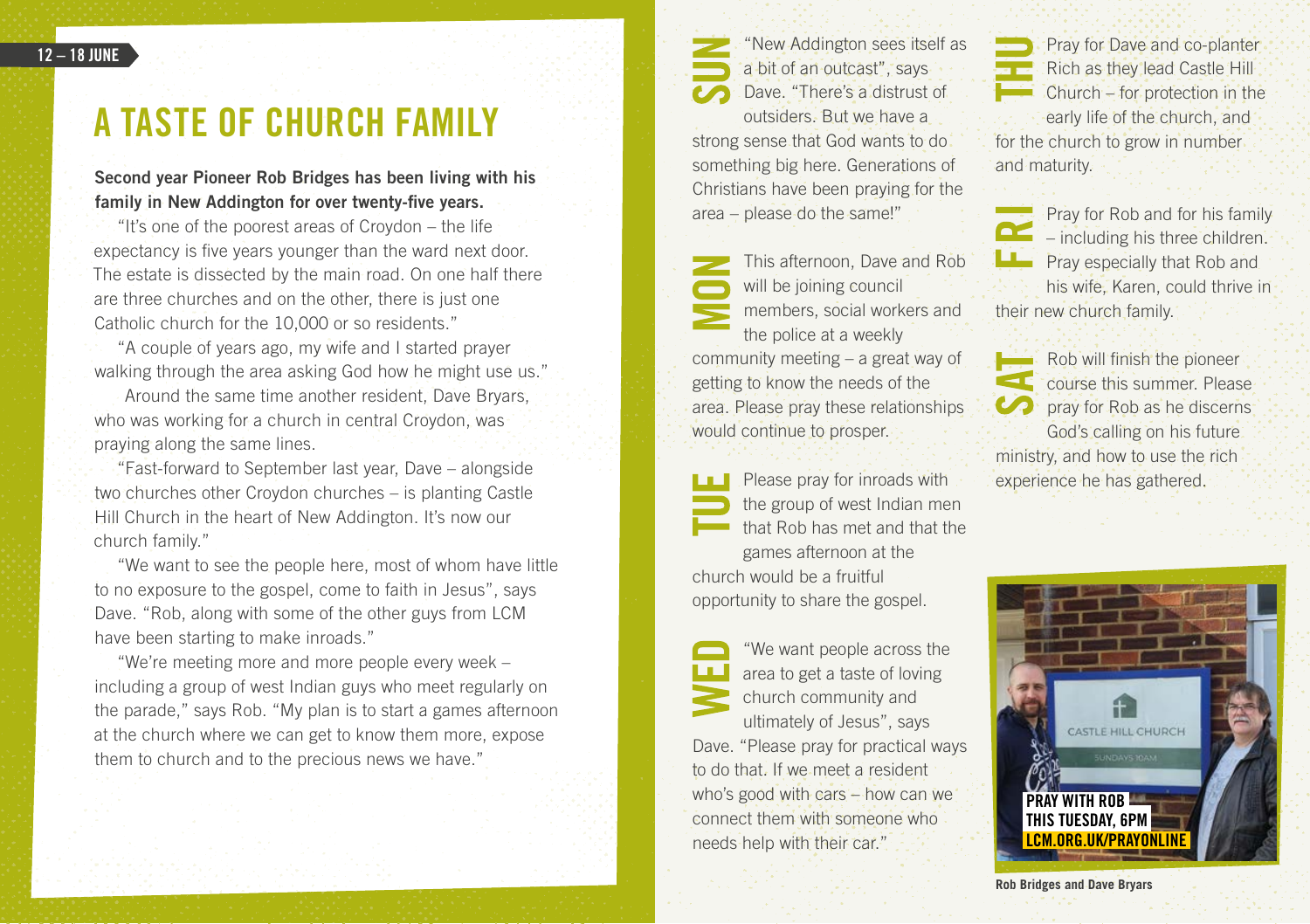# GOOD WORKS, PREPARED IN ADVANCE

"Last year at the tender age of 56, God called me to the mission field as a full-time missionary. Now I get to do what I love every day. It's amazing!

After becoming a Christian at the age of 41, God started stirring up a passion within me for evangelism. I can now see that he had been equipping me for this role without me knowing it.

My training grounds were Friday night outreach in Leicester Square, Brixton and then Lewisham, with evangelists from different churches across London. Now I regularly preach the gospel at our weekly church food bank.

God is opening some amazing doors. I'm currently working with a church in Rye Lane in Peckham. It's one of the most diverse areas in London. The African-Caribbean population is well represented here. On weekends, Peckham is in full throttle. Shoppers crowd the streets. Dance hall, Reggae and Nigerian music plays out. The footfalls on Rye Lane are around 2,000 people per hour. On Saturday this increases by 50% which makes it an ideal place to strike up conversations with people about Jesus. The church itself is surrounded by housing estates, which means there are also great opportunities to get out and meet people on their doorsteps.

I believe exciting times lie ahead for missions in Southwark!"

19 – 25 JUNE THE STREET WAS ARRESTED FOR A FORD AND THE STREET WAS ARRESTED FOR A FLOW OF THE STREET OF THE STREET OF THE STREET OF THE STREET OF THE STREET OF THE STREET OF THE STREET OF THE STREET OF THE STREET OF THE ST relationship with the church in Rye Lane and for opportunities with other churches we identified in the same area. Please pray for a move of God on the hearts of these church leaders."

> "Siade\*, a guest from our church food bank was recently released from prison. A conversation about the death of a friend opened the door for me to share the gospel. Please pray for his salvation."



"There is such a rich diversity of nationalities across Southwark – and an equal diversity of churches which

represent them. Many have real heart for reaching the people around them for Jesus. Please pray for opportunities to do this together."



"The youngest of my two autistic sons has recently started secondary school. Praise God, he has been doing well without the need for one-to-one support. Pray that this would continue."

> "Another church I'm building a relationship with is in Dulwich, where I had the opportunity to

preach at the beginning of the year. Please pray that the Lord would put a desire in people's hearts to reach people for Jesus."



"Some of the churches I'm **Come in the mainly attended** by people from across London

– and lack the connection with the area where they meet on Sundays. Pray that they would be excited by this potential mission field."

"Please pray that God will continue to strengthen the Southwark team (including Mark, Steve, Daniel, Doug and Kylie), that the unity we have will continue to flourish – that his strength will be made perfect in our weakness."



**Michael Prendergast at Lordship Lane Baptist Church**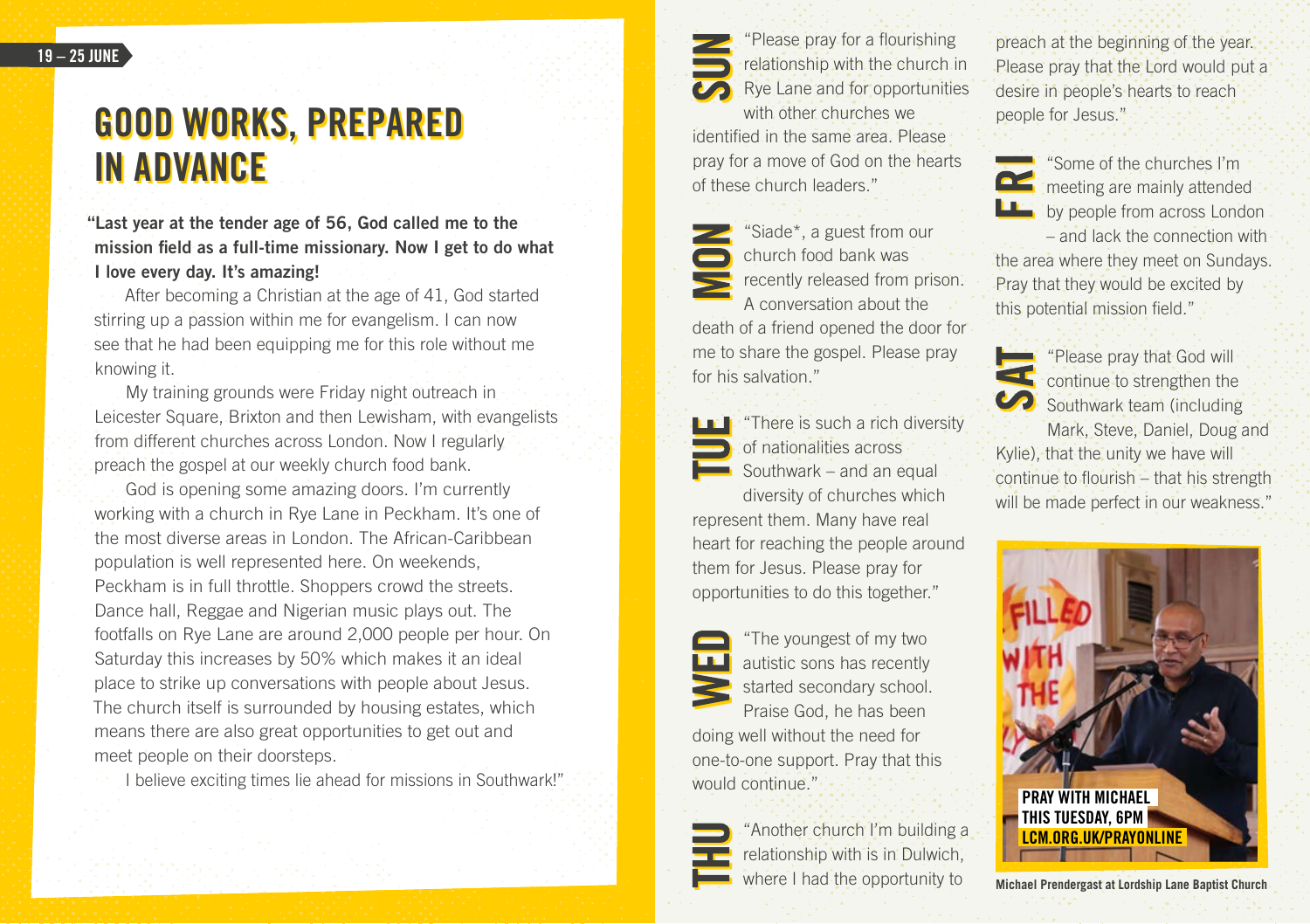### CONNECTING THE DOTS

"My vision for this corner of Southwark is for churches working together to reach everyone with the best news they could ever hear.

Working together with other churches doesn't always come naturally. There often seems to be so much going on in our own church families, that it's difficult to think beyond that.

But God's not limited in that way. He has an arial view of the churches across Bermondsey and Rotherhithe and he knows the distinctive gifts and resources in each one. He knows that one church has a wealth of experience in working with young people. He knows that another church has some fantastic facilities where neighbours could be served and hear the gospel.

Working together, churches can be really effective in mission. But I've personally found the benefit goes beyond that. By meeting, and serving alongside other local Christians, I get to meet people who are different from me, but have the same foundation for life. And this shapes me and challenges me in a good way. I could almost compare it to marriage – it has a refining effect!

It's been a huge encouragement to see local churches here meet regularly to pray together for the area. My prayer is that these Christians would be emboldened to take the next step in collaborating to make Jesus known on every street."

"Each month, I join a group of churches from across Bermondsey and Rotherhithe to pray for the local area. Please pray that the Holy Spirit would be emboldening these churches to work together to share the good news of Jesus."

"We've recently started partnering with one of these churches in Rotherhithe, to get to know residents in the estate across the road. Please pray that God would be drawing people from the small congregation to confidently share their faith."

"We have also been meeting

with Haddon Hall Church in Bermondsey and I was so encouraged to join them on their weekly prayer walk around Bermondsey. Pray for opportunities to support them in growing their

witness to the local area."

"I came back to work in March after suffering with a number of symptoms including pins and needles. Please pray that my condition would continue to improve and that the neurologists could diagnose and help treat the condition."

"Please pray more generally for my work – especially having been forced to take time off

through illness. Pray I could work freely and effectively for the Lord and not overburdened as I catch up on training."

"This lunchtime we'll be serving guests at the weekly café at St. Mary's church in Bermondsey. I'm so excited that a member of the church recently felt called to lead this ministry. Pray it would continue to gather momentum!"

"Think of some of the other churches in your local area. How could you be praying for them? Pray for opportunities to collaborate for the gospel."



**Mark Fyffe**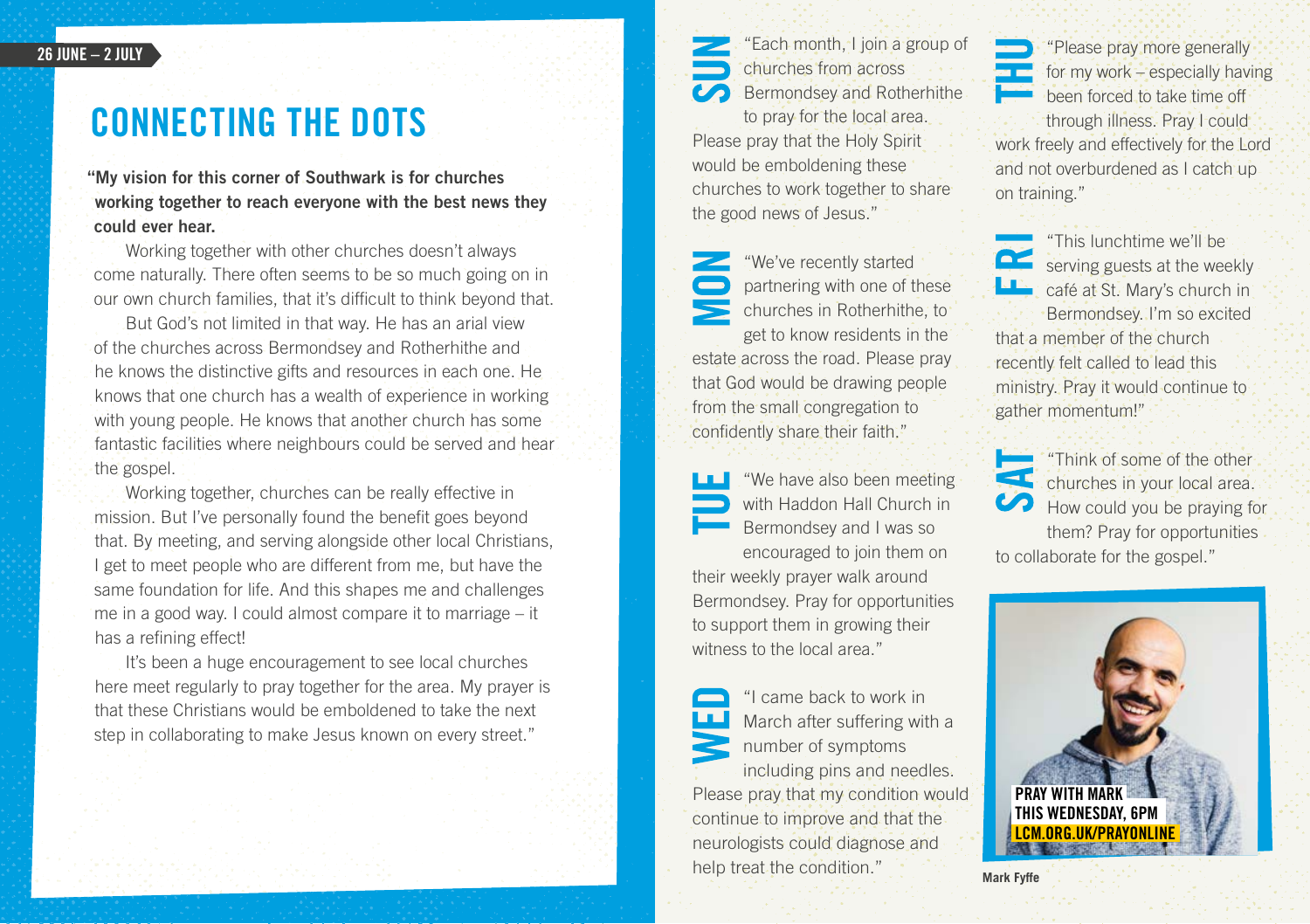## EARNEST LISTENING

"Lambeth is incredibly diverse – there's a large Portuguese community in Stockwell. In Streatham you'll see Polish and Somali communities living alongside each other.

With such an array of backgrounds and perspectives – earnest *listening* is vital if we wish to reach this borough for the Lord Jesus. Whether that's talking to someone about Jesus for the first time or having an initial conversation with a church leader.

Dietrich Bonhoeffer once said, 'We must listen with the ears of God that we might speak the word of God.'

I recently spoke with a man on the street who specialised in Gabonese spiritualism (shamanism). It's not an encounter I was expecting, but I was ready to listen to his conception of the spirit world and higher beings. I was able to then share that only Jesus satisfies our spiritual hunger. I pray that this will be a seed planted in his heart and that one day he will trust in Jesus.

I'm also seeing God's hand at work in relationships with churches here in Lambeth – some of which I have felt particularly prompted by the Lord to contact. In meeting with these church leaders, they shared they'd been praying about how to reach their local area.

Not only are we listening to the needs of others, but more importantly, we are listening to the leading and directing of God as he seeks to work through what we're doing here at the Mission."

**3 – 9 JULY The assumption of the set of the set of the set of the set of the set of the set of the set of the set of the set of the set of the set of the set of the set of the set of the set of the set of the set of the** and guidance as we discern the areas to focus on and churches we ought to partner with. Lambeth is a densely populated borough, so there is much ground to cover with a small team."

> "We've recently partnered with a church in Stockwell that is very near to some of the most deprived council estates in the borough – pray that the Lord would use these Christians to share the message of hope."

> "Please pray for Sarah\* who I met on the streets of West Norwood. She said she has been thinking deeply about Jesus and had big questions, such as 'who was Jesus?', that she

wanted answered before she took a step of faith."

"There are various diaspora groups in Lambeth. They are not here by accident, but sovereignly placed by God to be in earshot of the Gospel. Please pray for wisdom and listening ears (on our part) to share the love of Jesus in contextual ways."



"Please pray for a church in Lambeth I was recently blessed to preach at. They have a heart for mission but quite limited resources and time. Pray that God would encourage and strengthen their efforts for his Kingdom."

"Acts 17:24-28 tells us that God determines the exact time and place of those within our local communities. Which people in your area might God be encouraging you to share his love with?"



**Denzel Gaisie**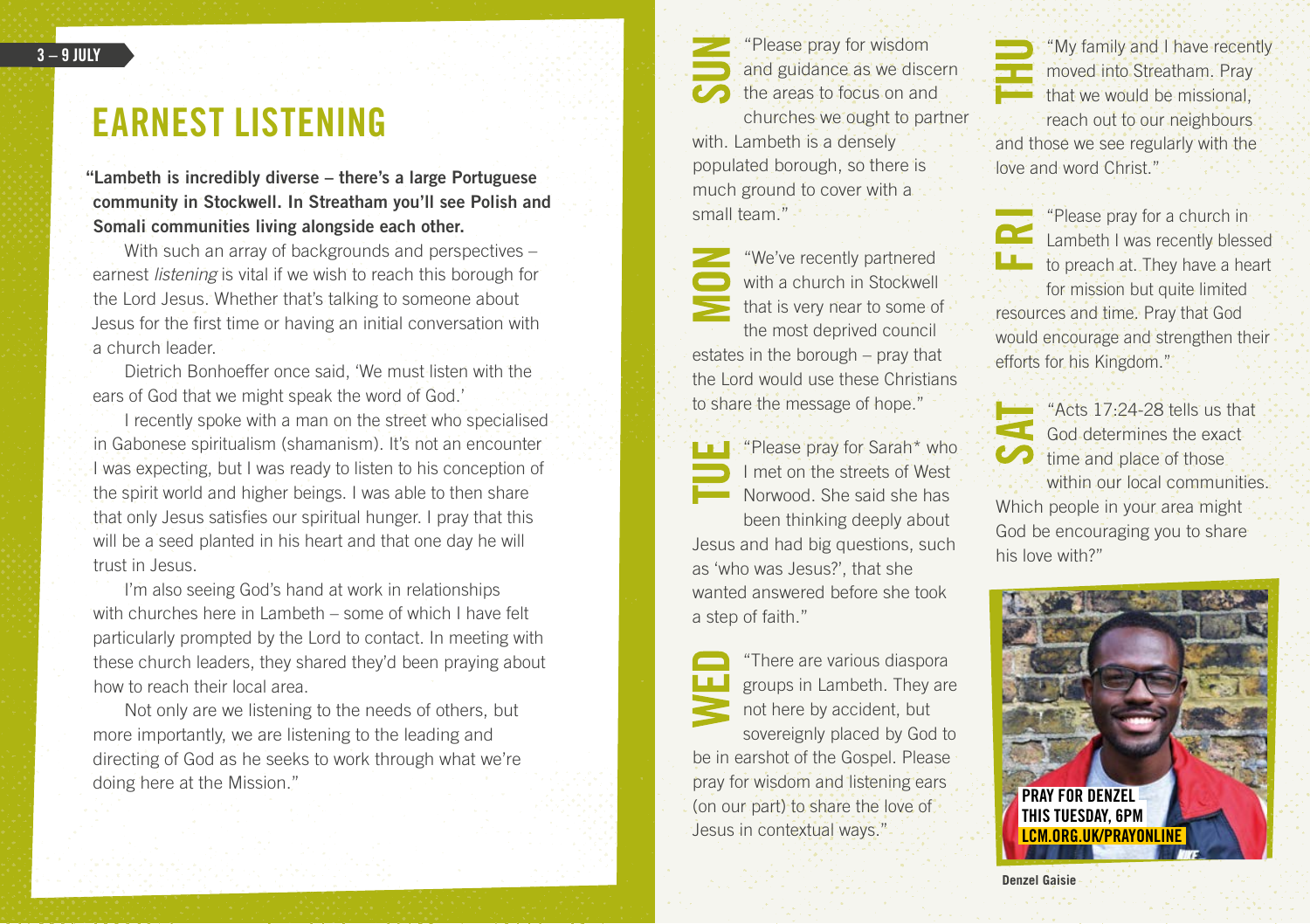## WORKERS FOR THE HARVEST

"I'm an Indian woman working alongside one of Tooting's predominantly Afro Caribbean churches – two very different cultures! But God has used this difference to open up opportunities for reaching local people with the good news of Jesus.

I had run a short course on cross-cultural mission in the church. But it was when a handful of people from the neighbourhood's large Asian community started coming through the church doors, that God seemed to be really moving. In meeting these newcomers and understanding their needs, other church members were able to get to know them and care for some of their immediate needs. It seemed to transform the culture within the church.

For a while I had two faithful volunteers coming out with me to meet people on the streets and talk about Jesus. But recently God has blessed me with more than ten! It's amazing to see people stepping out in weakness and sharing the hope they have!

Thank you for praying for me this week and for more people to come to know Jesus and join this church family."

10 – 16 JULY 2018 – 16 JULY 2018 – 16 JULY 2019 – 16 JULY 2019 – 16 JULY 2019 – 16 JULY 2019 – 16 JULY 2019 – 1<br>10 – 16 JULY 2019 – 17 JULY 2019 – 17 JULY 2019 – 17 JULY 2019 – 17 JULY 2019 – 17 JULY 2019 – 17 JULY 2019 – live in the neighbourhood to feel welcomed in the church and not to see it as a space for one particular community."

> "This morning, I'll be leading the weekly meeting for the Lambeth team of missionaries, where we share our encouragements and challenges for the week ahead. Pray for the team as we seek to build relationships with churches and that God will help us grow more with each other."



"Pray for the borough of Lambeth with a Population of 314,242 and 18 wards. There is a huge task ahead of us.

Pray that we plan well to envision and equip many Christians to reach these wards through the help of churches in Lambeth."



"Pray for a Church in North Dulwich, who I will be training on practical evangelism and door-to-door ministry. The church is next to huge estates and they are also keen to serve the people around them through food banks."

"Pray for the Lambeth missionaries Denzel, Emmanuel and Shane – for wisdom as they talk to church leaders. for protection as they walk in the area and for strength in this work."



"Every other Saturday I go out onto the streets of Tooting with church members. Pray that we will have fruitful conversations about Jesus!"



**Gifty Dhanapal**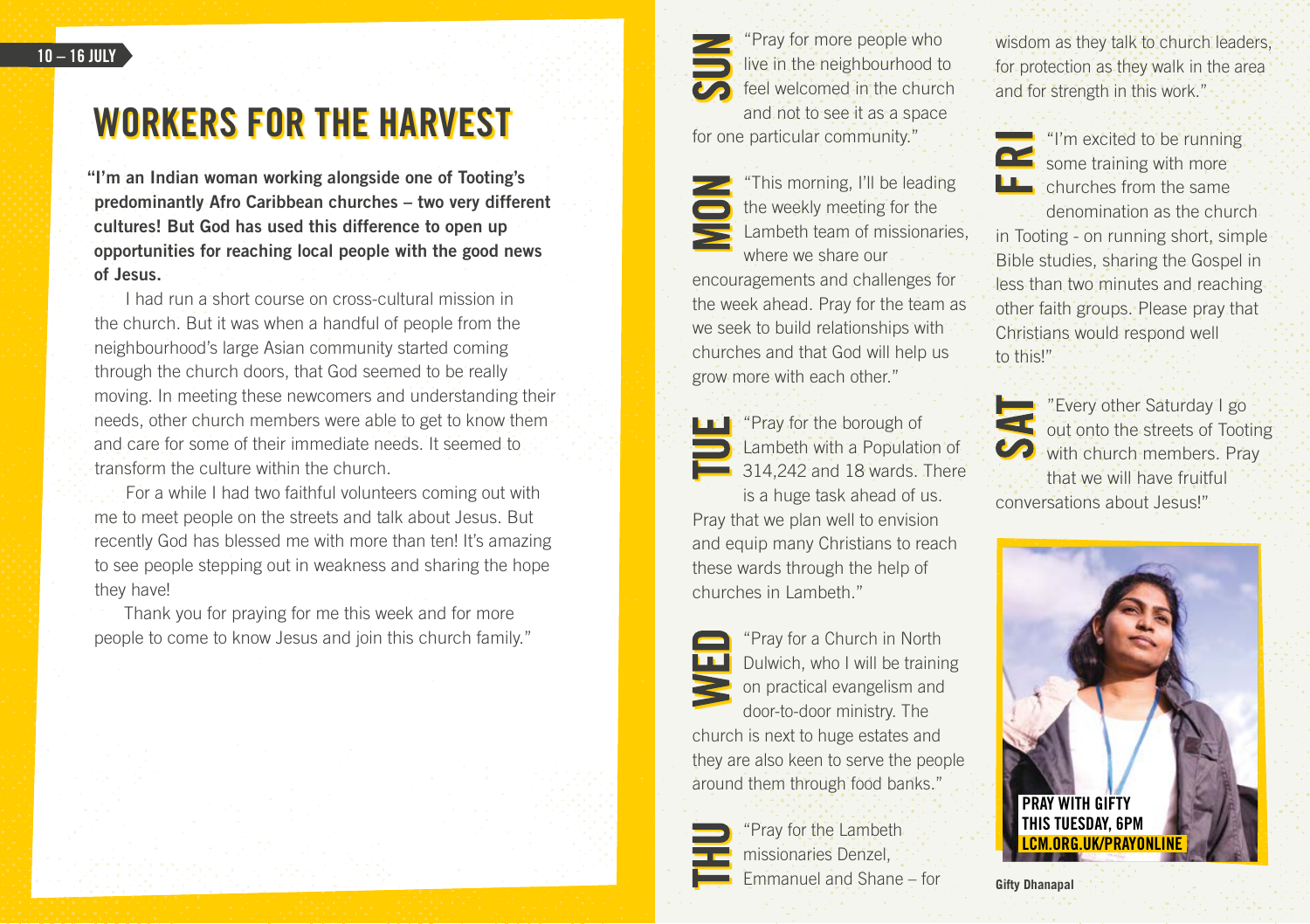## FRUIT IN OLDER AGE

"The past couple of years have taken their toll on so many older people across Southwark. But Jesus has continued to be at work.

I came to know a gentleman called Brian who was living by himself. With each visit I brought along a very simple postcard – each describing a different characteristic of Jesus. These provided a good starting point to talk about the gospel.

I give thanks for the joy and privilege of the Lord allowing me to share in the spiritual journey of Brian and others like him. From lonely isolation in a poorly maintained flat through hospital stays to settlement in a comfortable, caring residential home. Medically it was challenging, seeing him struggle with cataracts and increasing dementia, but through all this, seeing the Lord help him recover and grow in his childhood faith has been incredibly precious.

My concern is still focused on the increasing proportion of seniors that will characterise our population in the coming years – many who grew up with little or declining exposure to the gospel in their formative years.

My prayer is that the local church across Southwark will be able to experience the same blessing I have in ministering to people like Brian. COVID has been understandably challenging to churches, but for many we're seeing a renewed vision and zeal to rise to new opportunities that have arisen in this new era."

"Join me in giving thanks for the joy of being involved in Brian's life and seeing him recover his childhood faith. Please pray that alongside church members, I could meet others like him."

"Please pray for two churches affected in different ways by COVID. One lost many of its elderly members during the pandemic, resulting in the closure of its valuable weekly seniors' ministry. Another is rising to the challenge of providing support for their senior members who have come through such a time of trial."

"A greater proportion of seniors in Southwark live in the more affluent wards in the southwest of the borough. Pray material prosperity does not blind them to their more urgent spiritual needs."

"My wife (Beth) and I may now be termed "young olds" (between 60 to 70 years), so we need wisdom and grace amidst so many changes to continue fruitfully to live out God's calling on our lives."

"Due to the longevity of  $\frac{m}{n}$  maturing "baby boomers", the proportion of seniors in

society is set to grow. Pray the churches see and grasp the evangelistic and pastoral challenges and opportunities this will bring."

"Southwark's remarkable Œ racial and cultural mix is also reflected in the diverse senior communities within the borough. May differing attitudes to care and respect for the elderly not lead to the neglect of any."

> "I hope in my time left in the mission to collate a suite of resources to share with

Christians and churches on matters of ageing, retirement and preparing to die well (by living well)! Pray God would bless my efforts."

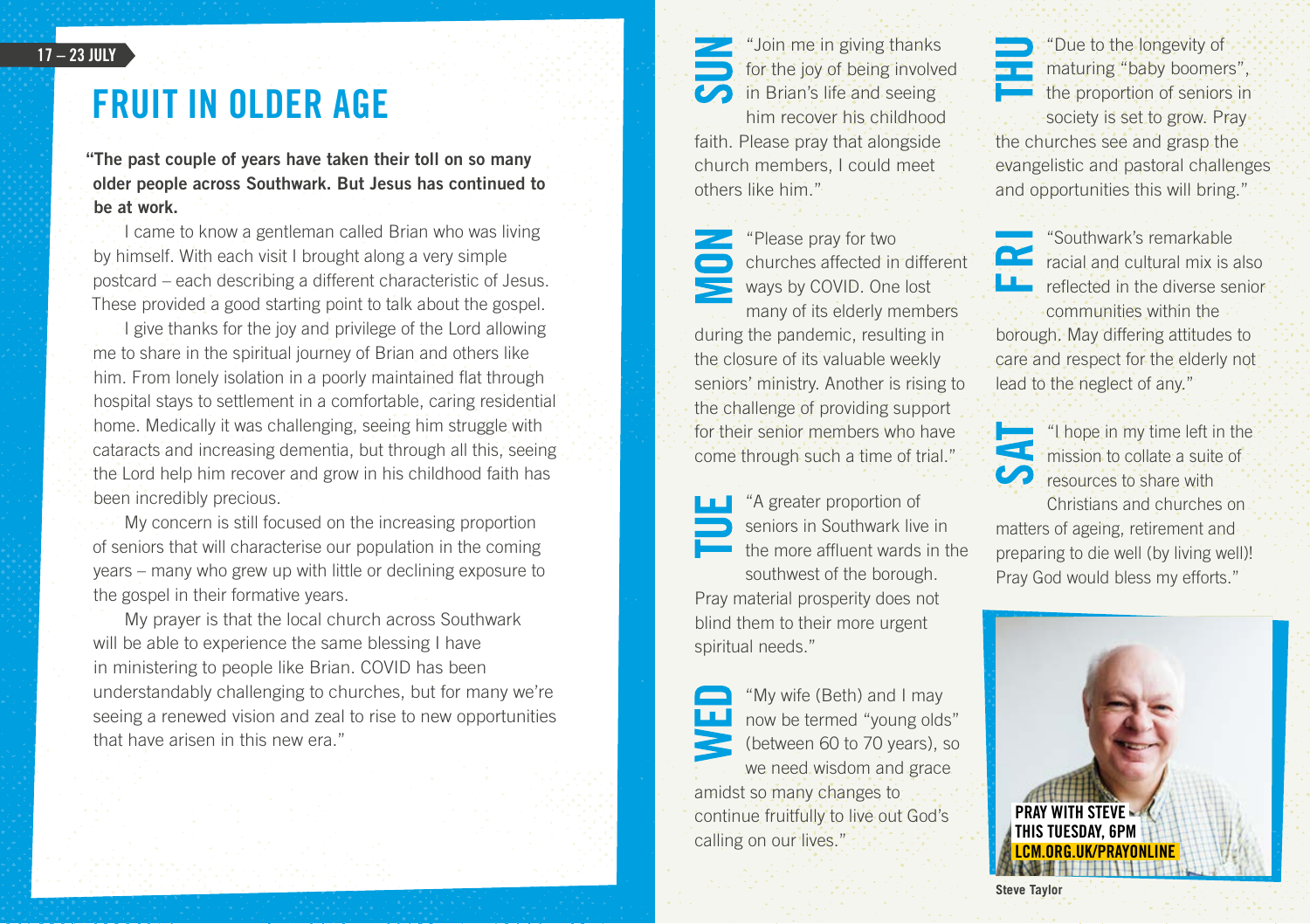### EQUIPPING THE SAINTS

"Last Autumn, Patrick Kangi and I began equipping a new church plant in Forestdale – an estate in southeast Croydon which had previously been without a local church.

We were excited to hear of the church's vision to reach Forestdale's community, and we've started going out and meeting residents, building friendships and sharing the hope of the gospel with them.

We've been doing this every Tuesday afternoon – Patrick and I have been so encouraged by the commitment and compassion of the team as they go out to meet people.

One of the highlights for me has been pairing up with M, who has lived in Forestdale for over 50 years, but who had never done any door-to-door evangelism in the community. She had been daunted by the prospect of knocking on the doors of people she'd never met and had some reservations about how effective it would be. But after several weeks going out and seeing God at work, she now loves this ministry and is a faithful and enthusiastic member of the team!

We have found many local people receptive to our visits and interested to know that there is a local church in the community. Several folks we have met have shown spiritual hunger too, as we've engaged them in conversation and had opportunities to pray for them and revisit them."

24 – 30 JULY **24 – 30 JULY Example 24 – 30 JULY The church,**  $\overline{24}$  **The church,**  $\overline{24}$  **The church,**  $\overline{24}$  **The church,** as we partner together to reach out to local people every Tuesday afternoon, building relationships and sharing the gospel. Please pray for open doors and open hearts as we meet people and engage with them."

> "Pray for I\*, an elderly lady I recently shared the gospel with during door-to-door ministry in Forestdale. I\* is warm and spiritually open, and I have visited her several times with other ladies from the church. She is interested in joining the church knitting group."

> "Please pray for me as I serve as an elder of my church, Redeemer Croydon – that I'd continue to love and serve the church family well, and encourage and equip them for mission to the least reached in Croydon."

"Please pray for me as I build relationships with more church leaders to serve them in their evangelism. There are many churches in Croydon and wisdom is needed on who to approach. Pray for the Lord's guidance and direction."

"Pray for me as I lead the wonderful Croydon team. It is a privilege and joy to work with Laurah, Patrick, David, Wil, Marije and Rob. Please pray that I could serve them well, both strategically and pastorally."

"On Friday afternoons I lead a team from my church, into our local community to get to know people and share the hope of the gospel with them. Pray for us to have the compassion of Christ and for the Holy Spirit to open blind eyes."

"I generally keep Saturday free to enjoy time with my wife Annie and our two young daughters, involving lots of fun and fresh air outdoors! Please pray for grace and wisdom as we make disciples of our children."



**Simon Knightly**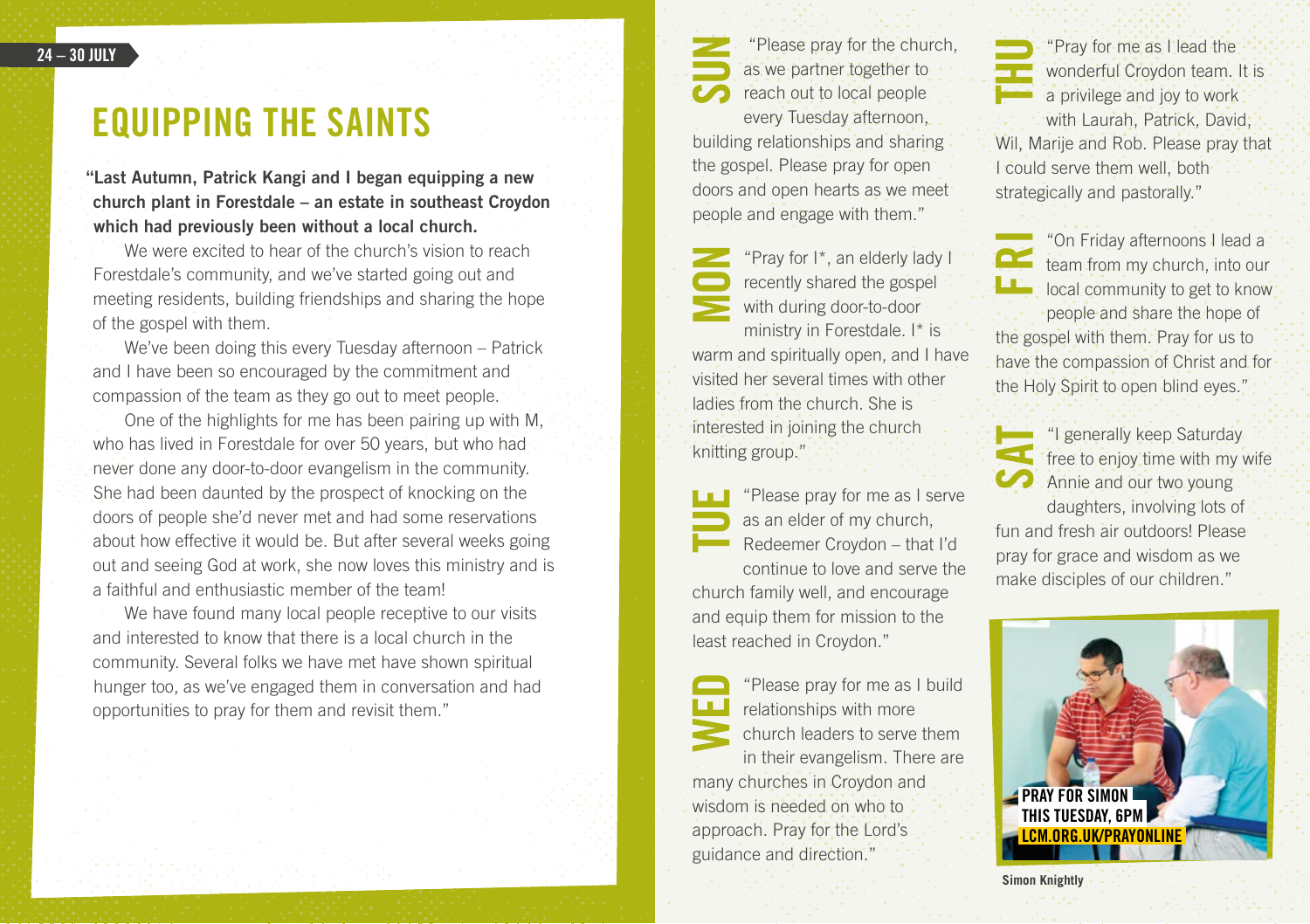# A LASTING CONNECTION

"Just cut to the chase," interrupted the man missionary Patrick Kangi was talking to outside a shop in Addiscombe, near Croydon town centre. Patrick was out alongside other missionaries, praying for the area and meeting residents along the way.

"The man wanted to know what we were doing there, but when we told him that we were offering prayer, he was open to it," says Patrick. "He knew of one of the local churches we suggested he could visit, but at that point I didn't know of someone I could connect him to, to continue on the friendship."

More recently Patrick has been getting to know members from that church, including Tom – who had already been leading a group, talking to passers-by about Jesus in the local park.

"What we'd love to do is to build on that enthusiasm and take some church members into the estates right next to the church. That way, there's opportunity to build up longer term friendships, where the gospel can be shared. The idea of actually knocking on someone's door wasn't something they had considered."

Patrick is in the process of arranging some initial training on this ministry and helping Tom to share his passion for evangelism with the rest of the church.

"Each church has their own unique dynamics – it's often the case of navigating these so that we can help them fulfil their potential for evangelism and discipleship."

Thank the Lord for Tom and the heart he has to talk about Jesus. Pray that God would continue to grow this desire and his effectiveness in evangelism.

Pray for the relationship with Tom's church – and that in coordination with the church leaders – more members would be encouraged to meet people in the local area, build relationships and share the hope they have in Jesus.

> Pray for Addiscombe, which is in the centre of Croydon borough, that more churches would partner with LCM to

share the hope of the gospel. Pray for fellow missionary Will Thorburn who is helping another local church to do this through their foodbank.



"Please pray again for Pastor Joseph and his team (see Simon Knightley's week of prayer) as they share the gospel in another ward of Croydon – Forestdale. Pray especially that God would use me to come alongside more church members in ministry."

> "Pray for one of the Forestdale residents, Maria\* who is who lost her husband and now

having to look after her sick mother and has been asking questions about meaning of life. She was receptive to prayers at the door and has invited the ladies in the church for coffee."

"When we first met Robert \*, **a** retired structural engineer, **he said God was incompatible** with science. After a couple of visits, he's warmed up to us. Pray that God will speak to him and that his heart will be opened."

"Pray that I will be spiritually, Œ physically, and mentally healthy and strong in my walk with the Lord. My passion is to see people changed and transformed by the good news of Jesus Christ. Pray too that I will seek to serve God, his people, and the church faithfully."